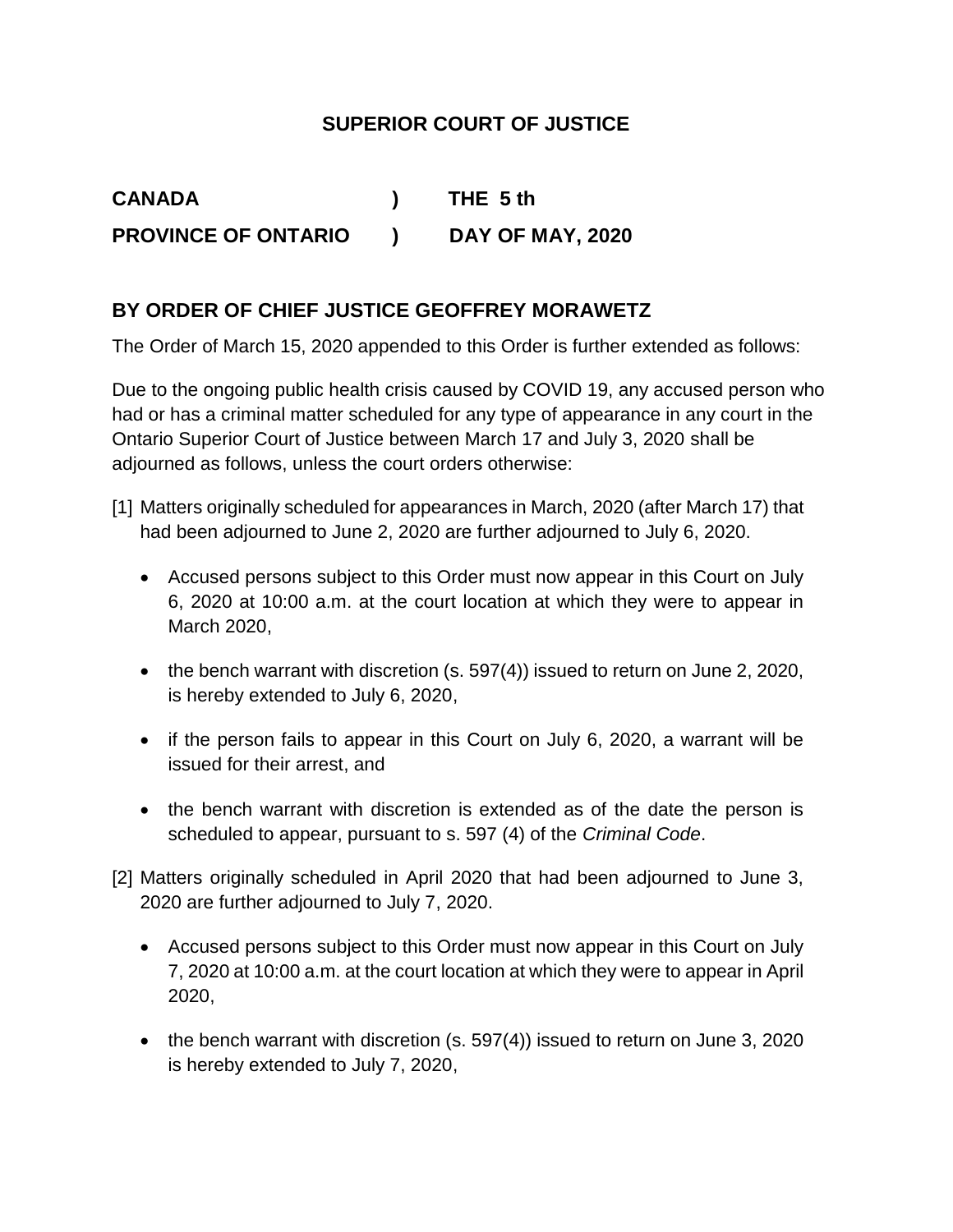- if the person fails to appear in this Court on July 7, 2020, a warrant will be issued for their arrest, and
- the bench warrant with discretion is extended as of the date the person is scheduled to appear, pursuant to s. 597 (4) of the *Criminal Code*.
- [3] Matters originally scheduled in May 2020 that had been adjourned to June 4, 2020 are further adjourned to July 8, 2020.
	- Accused persons subject to this Order must now appear in this Court on July 8, 2020 at 10:00 a.m. at the court location at which they were to appear in May 2020,
	- the bench warrant with discretion (s. 597(4)) issued to return on June 4, 2020 is hereby extended to July 8, 2020,
	- if the person fails to appear in this Court on July 8, 2020, a warrant will be issued for their arrest, and
	- the bench warrant with discretion is extended as of the date the person is scheduled to appear, pursuant to s. 597 (4) of the *Criminal Code*.
- [4] Accused persons with matters scheduled in the Ontario Superior Court of Justice in the month of June 2020 and on July 2 and 3, 2020 must now appear in this Court on July 9, 2020 at 10:00 a.m. at the court location at which they were to appear in June, 2020.
	- A bench warrant with discretion (s. 597(4)) is issued as of the date in June on which the person was scheduled to appear,
	- if the person fails to appear in this Court on July 9, 2020, a warrant will be issued for their arrest, and
	- the bench warrant with discretion is issued as of the date the person is scheduled to appear, pursuant to s. 597 (4) of the *Criminal Code*.
- [5] Persons scheduled to appear in the Ontario Superior Court of Justice on July 6, 7, 8 and 9 should do so as scheduled.
- [6] This Order extends, as necessary, all warrants of remand for accused persons in custody to whom the Order applies.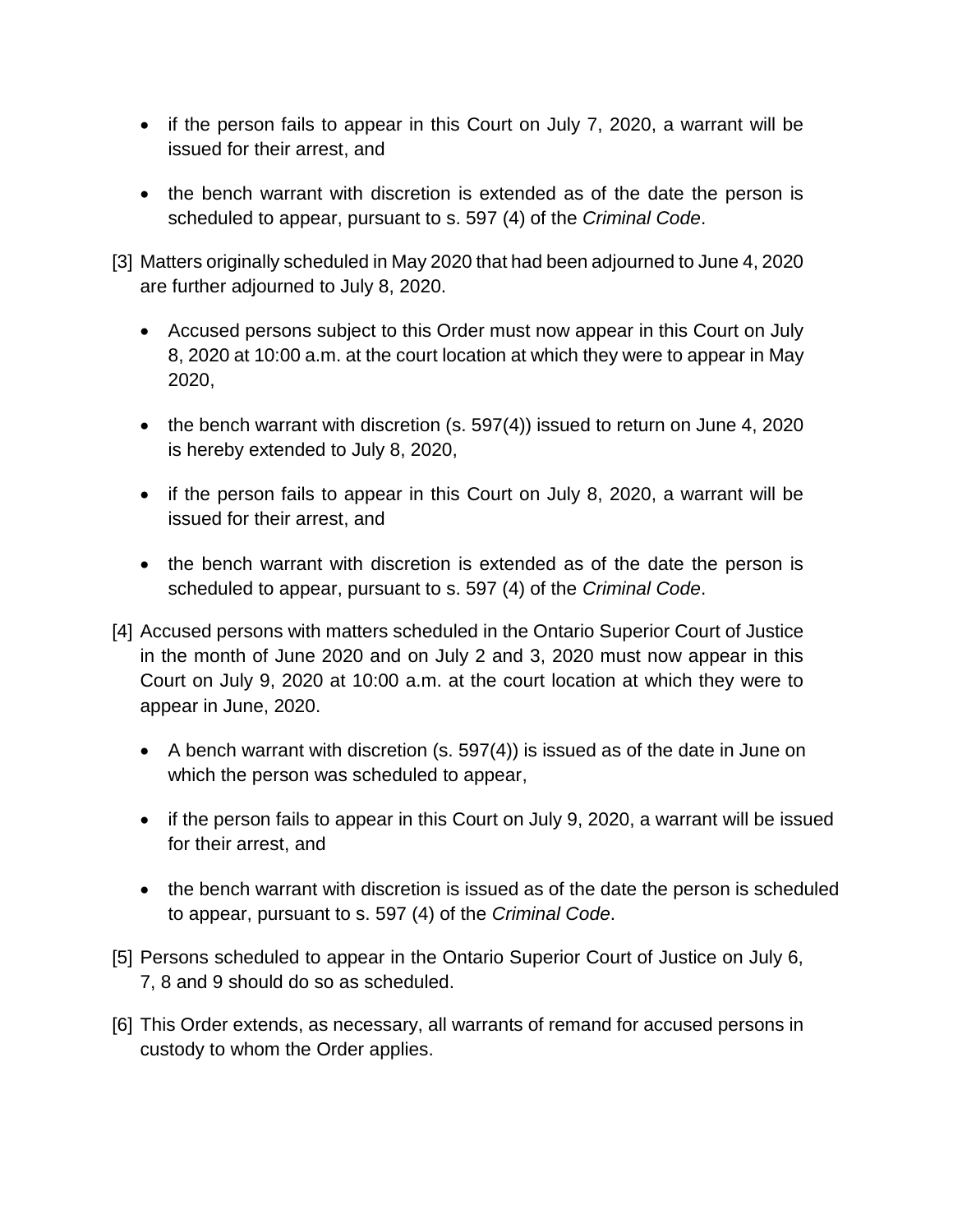[7] At a future date, Notice will be given of an orderly process for the re-booking of trial and motions dates affected by this Notice and that of March 15, 2020.

DATED at Toronto, this 5th day of May 2020.

AD with the

 Geoffrey Morawetz, Chief Justice Ontario Superior Court of Justice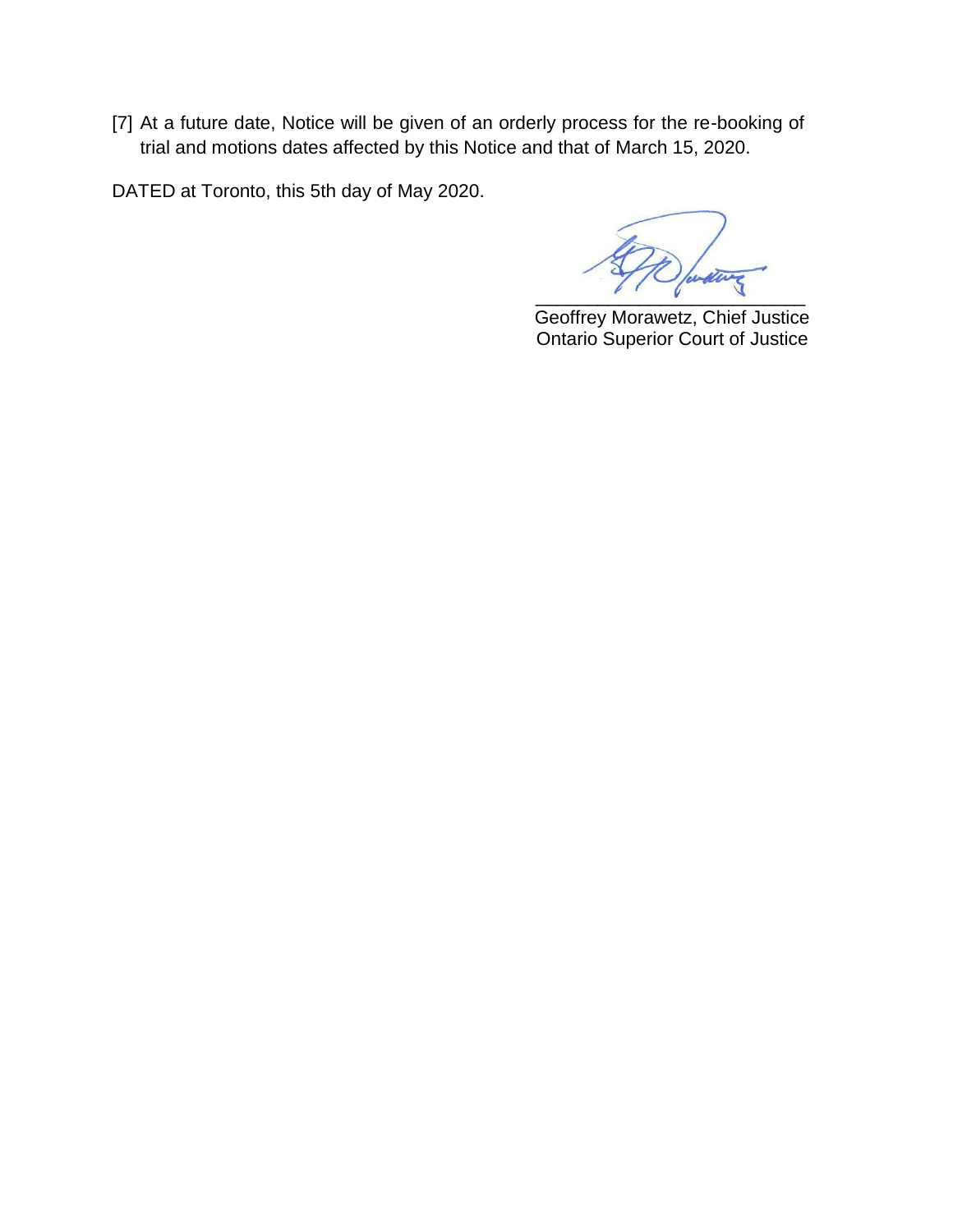## SUPERIOR COURT OF JUSTICE

CANADA ) THE 15 th PROVINCE OF ONTARIO ) DAY OF March, 2020

## BY ORDER OF CHIEF JUSTICE GEOFFREY MORAWETZ

Due to the urgent public health crisis caused by COVID 19, for any accused person who has a criminal matter scheduled for any type of appearance in any court in Ontario in the Superior Court of Justice between March 17, 2020 and June 2, 2020, that matter is adjourned, unless the court orders otherwise.

[1] To ensure jurisdiction is preserved for all accused persons who have been scheduled to appear between March 17, 2020 and June 1, 2020:

A bench warrant with discretion is issued as of the date the person is scheduled to appear, pursuant to s. 597 (4) of the Criminal Code.

[2] Accused persons with matters scheduled in the Superior Court of Justice in the month of March, 2020

- $\bullet$  are adjourned until June 2, 2020
- must appear in this Court on June 2, 2020 at 10:00 a.m. at the court location at which they were to appear in March, 2020.
- a bench warrant with discretion(s. 597(4)) is issued to return on June 2, 2020, and
- if the person fails to appear in this Court on June 2, 2020, a warrant will be issued for their arrest.